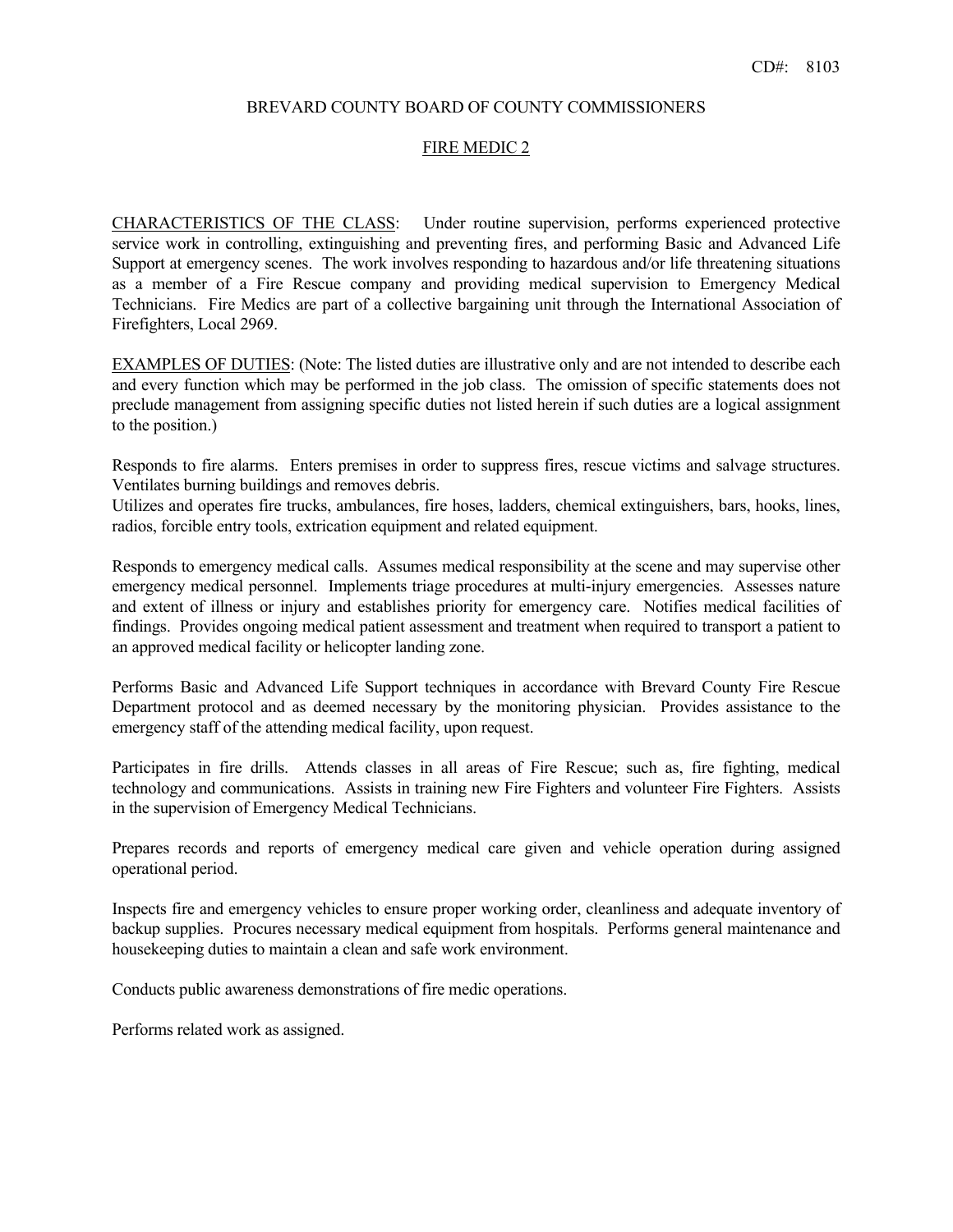# BREVARD COUNTY BOARD OF COUNTY COMMISSIONERS

# FIRE MEDIC 2

## REQUIREMENTS

EDUCATION AND EXPERIENCE: Must possess a high school diploma or equivalent.

Certificate of Completion from the State of Florida Division of the State Fire Marshal (a Certificate of Compliance must be obtained within one year of employment).

Certification as a Paramedic by the State of Florida Department of Health and Rehabilitative Services in accordance with Section 401.27, Florida Statutes and Florida Administrative Code 4-E.

Certification in Advanced Cardiac Life Support, Basic Life Support and Cardio-Pulmonary Resuscitation.

## **All required certifications must be kept current.**

### SPECIAL REQUIREMENTS:

Must obtain a valid Florida operator's license prior to employment.

Must satisfy employment requirements set by the State of Florida Division of the State Fire Marshal.

Must be of good moral character, as determined by investigation.

Must be in good physical condition, as determined by a medical examination given by a licensed physician as prescribed by NFPA 1582.

 Must successfully complete a physical agility test and vision test as established by Brevard County. Must have fingerprints on file with the State Fire Marshal or Brevard County. Must be able to work irregular schedules. Must have fingerprints on file with the State Fire Marshal or Brevard County.

Must not have been on probation for the conviction of a felony or of a misdemeanor involving moral turpitude, as defined by law, within the last three years.

Must not have been convicted, or entered a guilty or nolo contendere plea, on charges of reckless driving or driving under the influence of alcohol or controlled substances, or had a driver's license suspended or revoked under the point system within the last three years.